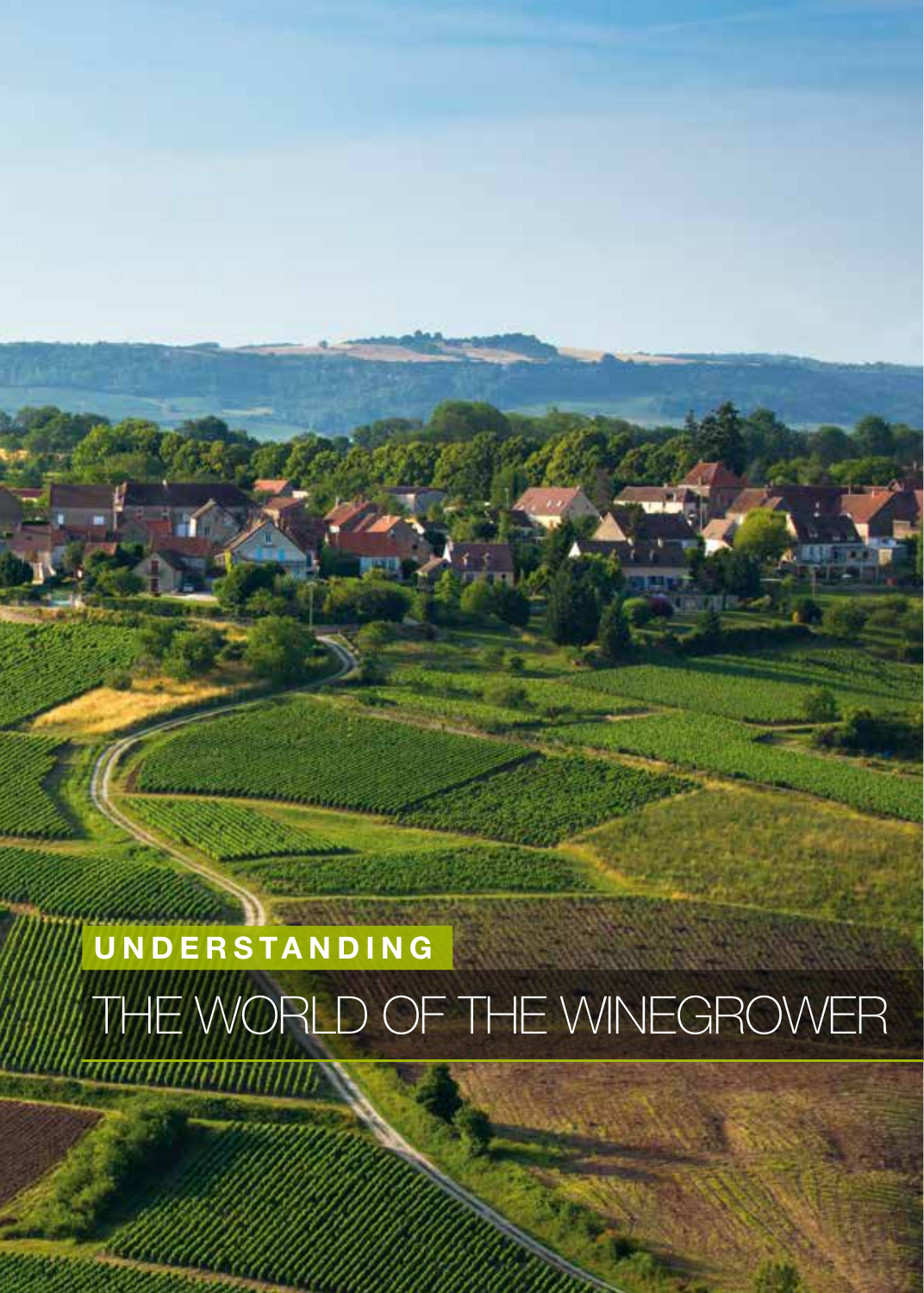

Dear visitors and neighbours, Welcome!

The winegrowers of Bourgogne are proud to welcome you to the heart of their *terroir*.

So many of you come to explore our region and appreciate the beauty of our landscapes. Strolling along the paths between the vines, you'll often see winegrowers – on foot and in tractors – busy pruning, debudding, trimming back, or harvesting…

Like all fine things, our vines need to be cared for and monitored throughout the year, because our vineyard is a place of work for thousands of women and men who make a living from the winegrowing industry.

The aim of this booklet is to introduce you to the daily life of winegrowers and their work in the vines throughout the year. We want to show you the challenges we face, and the efforts we are making to respond to the major environmental concerns that we fully share.

Come and visit our wineries, our vineyard, and our professional organizations.

We look forward to sharing our passion with you

Enjoy discovering the vineyard of Bourgogne!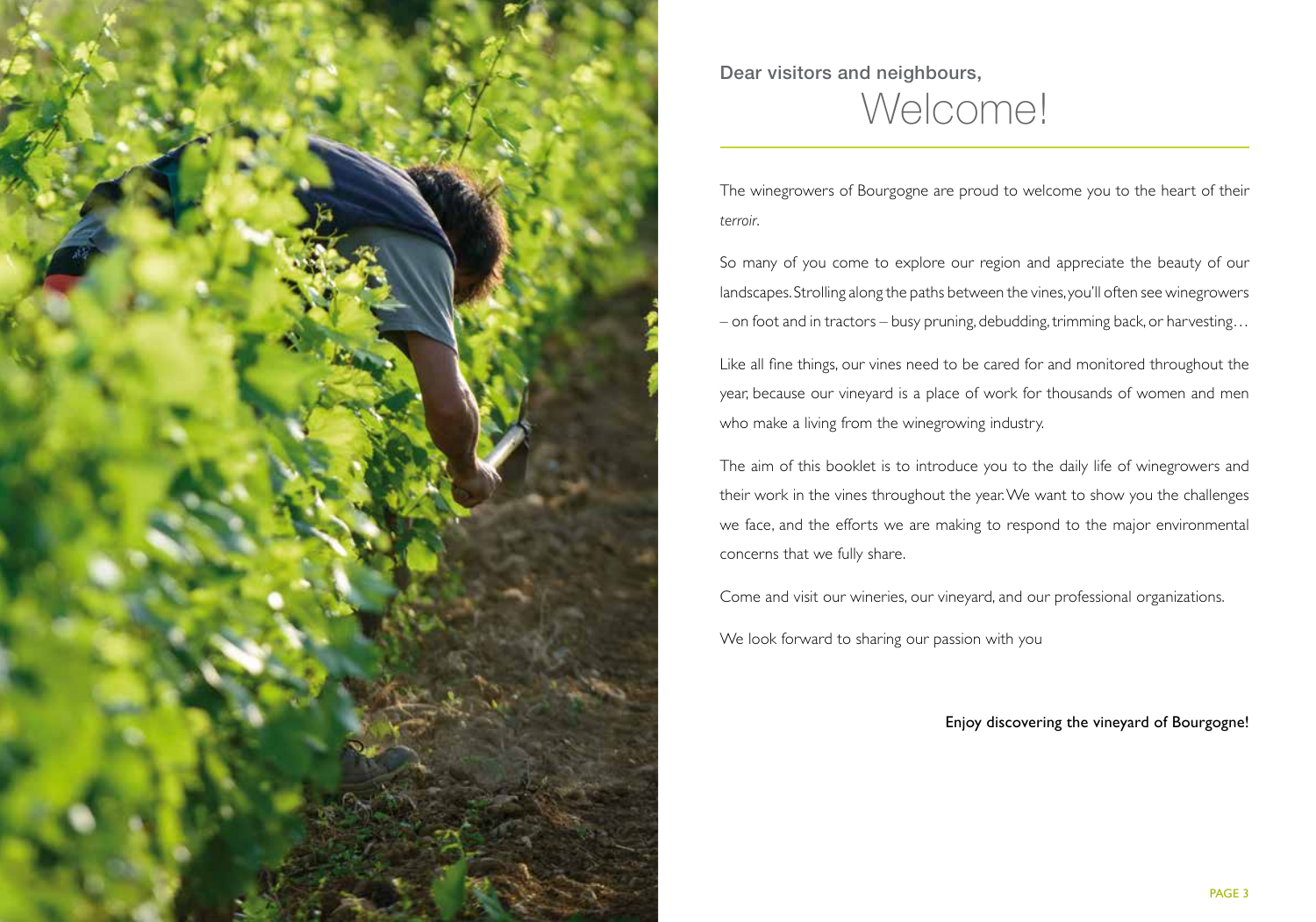# Bourgogne wine:

a key sector in the region



## The vineyard of Bourgogne: In perpetual movement



Since its creation more than 2,000 years ago, the vineyard of Bourgogne has been in constant evolution, producing wines of international renown. Planted in Roman times, and then developed by monks and the Dukes of Bourgogne, this winegrowing region was transformed once again after the French Revolution. The 19<sup>th</sup> century was marked by discoveries and scientific research into wine led by Pasteur and Guyot, but it was also when the phylloxera crisis occurred. The vines were plagued with the disease, carried by an insect from the USA, which killed the vines. The area under vine and the amount produced were slashed. Grafting Bourgogne

varietals onto American root stock resistant to the bug proved to be the solution for bringing the region out of the crisis and reestablishing the vineyard. In 1935, the *Appellation d'Origine Contrôlée* system was created. This heralded the start of contemporary winemaking and enology, which continued to develop as our understanding grew. Today, this region so deeply anchored in its territory, with its long history behind it, is facing fresh challenges.

In the same way as they have always done, the winegrowers of Bourgogne are adapting to face the trials of tomorrow.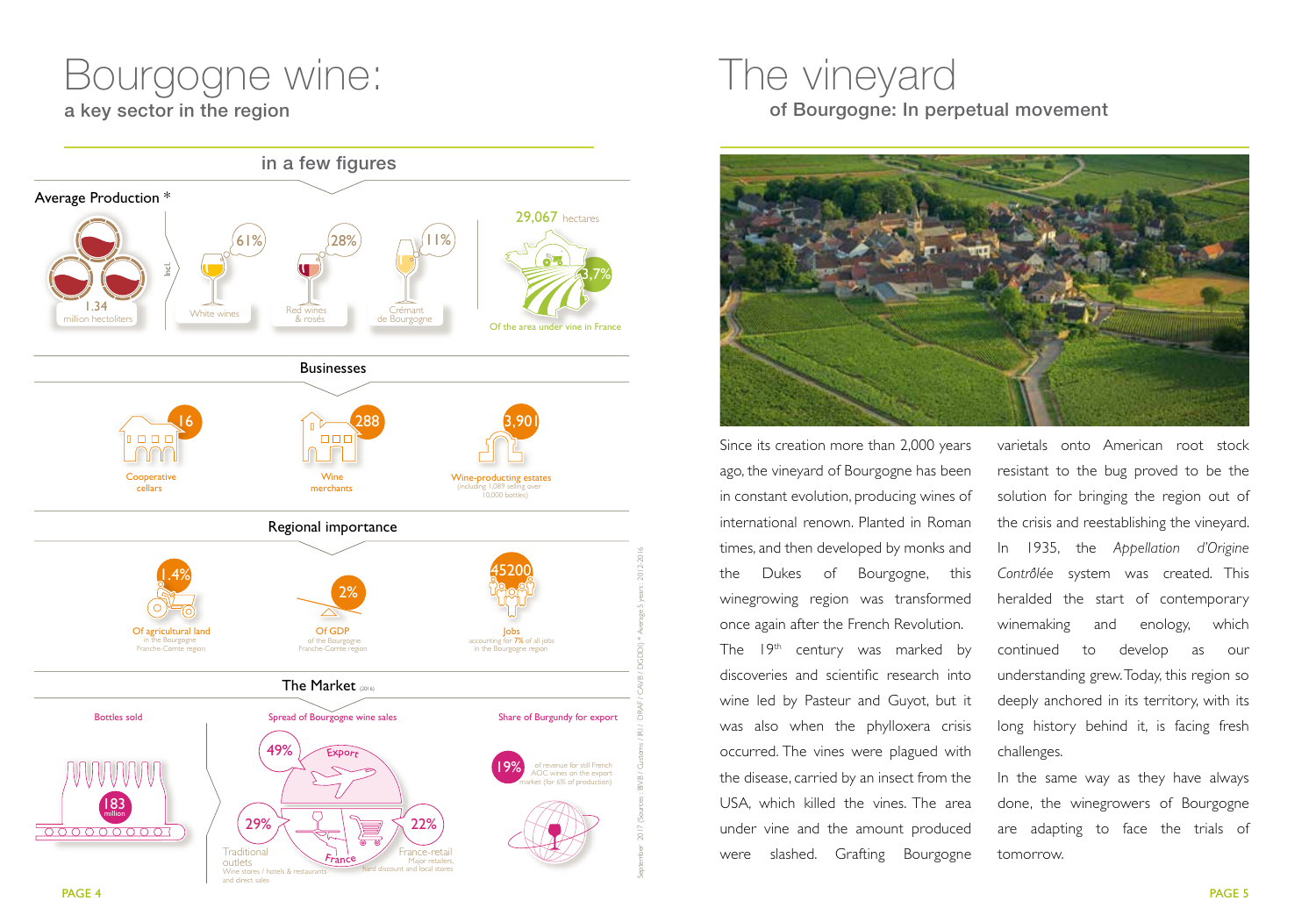### Understanding the

# growth cycle of the vine

Grapevines are perennial plants, which means they follow an annual growth cycle, and work is carried out according to this.

The climate can vary greatly from one year to the next, and this influences how much work is required in the vines. This work can either be manual or mechanized.

### A common misconception:

### A tractor in the vines = plant or pest control treatment

*There are many tasks that require the use of a tractor, such as working the soil and trimming, etc. The presence of a tractor does not necessarily mean that the vines are being sprayed. Only a small part of the work in the vines is done by machine; around one tenth. All the rest is done by hand.* 



For one hectare of vines the equivalent of one-and-a-half football pitches. *\*According to 72 enterprises comprising 1,414 hectares – study of winegrowing costs - BIVB - 2017* 



*In winter, the vines are pruned, and work is carried out to*  enrich the soil.

*In spring, the work intensifies. Winegrowers tend the vines, replace dead vines, and continue working the soil. As the vegetation starts to grow, it is time to train the vine and de-bud. Some treatments may be required.*

# spring



Budburst: When the leaves emerge from their buds.

Flowering and fruit set: The flowers appear and are eventually transformed into fruit.





Véraison: The berries change colour.

Maturing: The grapes ripen, bursting with sugar and aromas.

autumn, when the **Constant of the summer, the vines still**<br>Read to be cared for. If<br>Read to be cared for. If<br>Read to be cared for. If

The leaves drop:

The vines are entering their resting phase.

> The grapes are harvested.



*In autumn, when the grapes have reached the desired level of ripeness, they are harvested.*

*In summer, the vines still need to be cared for. If necessary, the winegrower will*  **treat the vine to protect it.** Closing of the



PAGE 6 PAGE 7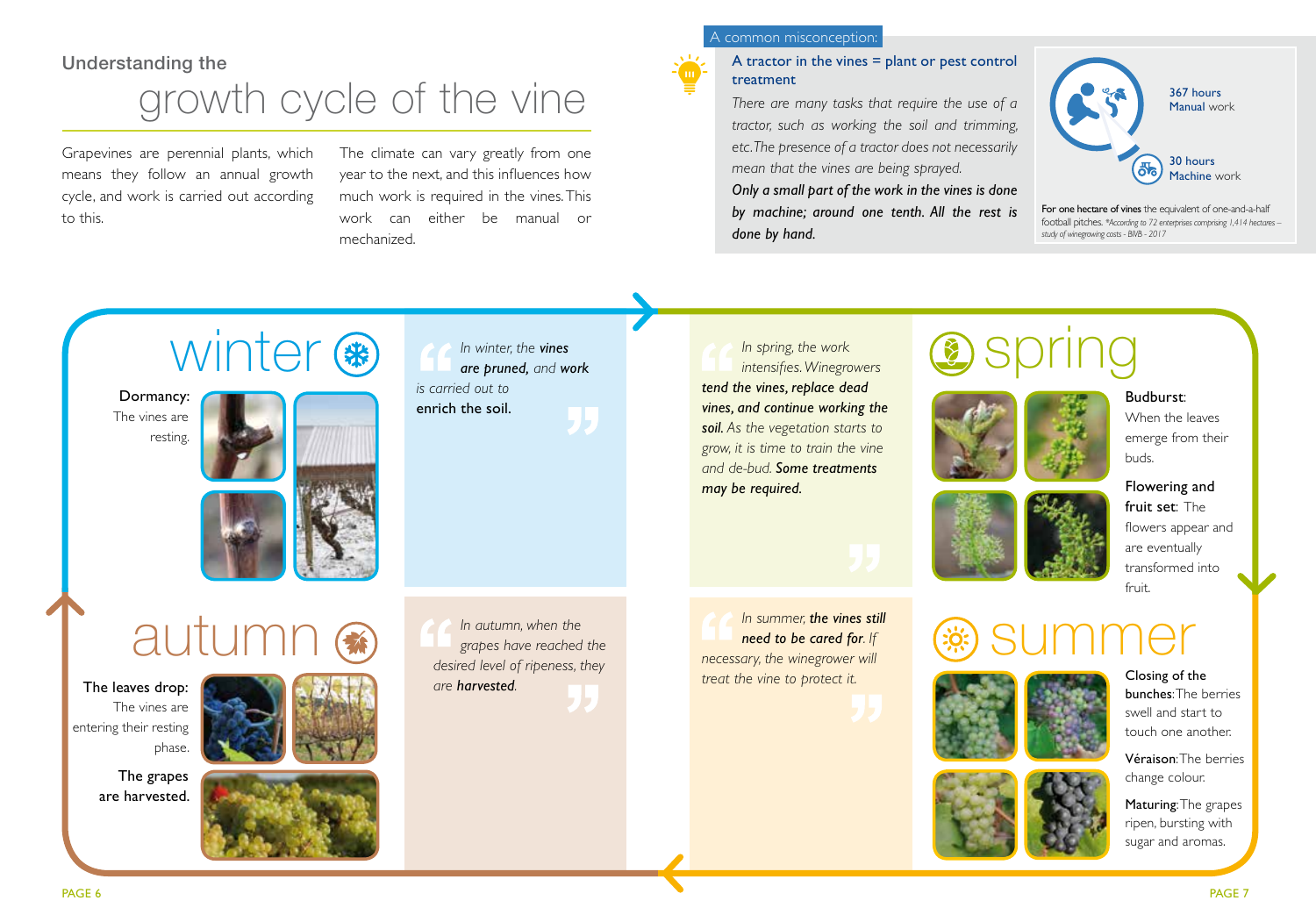## Learn about work in the vines

### Looking after the vines



### PRUNING

Grapevines are climbing plants. If they are not pruned, they will grow without stopping. Pruning encourages the vines to focus on producing fruit.



**TRAINING** The shoots are attached to wires to encourage bunches to develop.



### DEBUDDING

Excess buds and unwanted shoots that will not produce fruit and may hinder proper growth are removed by hand. This improves the quality of the grapes.



### TYING UP

Tying up maintains the vines between two horizontal wires to stop them growing in all directions.





### **TRIMMING**

The ends of the branches are snipped off to encourage the vine to focus on producing fruit.

### DELEAFING

The winegrower may decide to remove leaves near the bunches to encourage the grapes to mature and improve air flow.



### *VENDANGE EN VERT*

For optimum maturity, the winegrower may remove any excess bunches from some plants.



### **GRAPEPICKING**

The grapes are harvested when they are ripe. The harvest can be mechanical or done by hand.

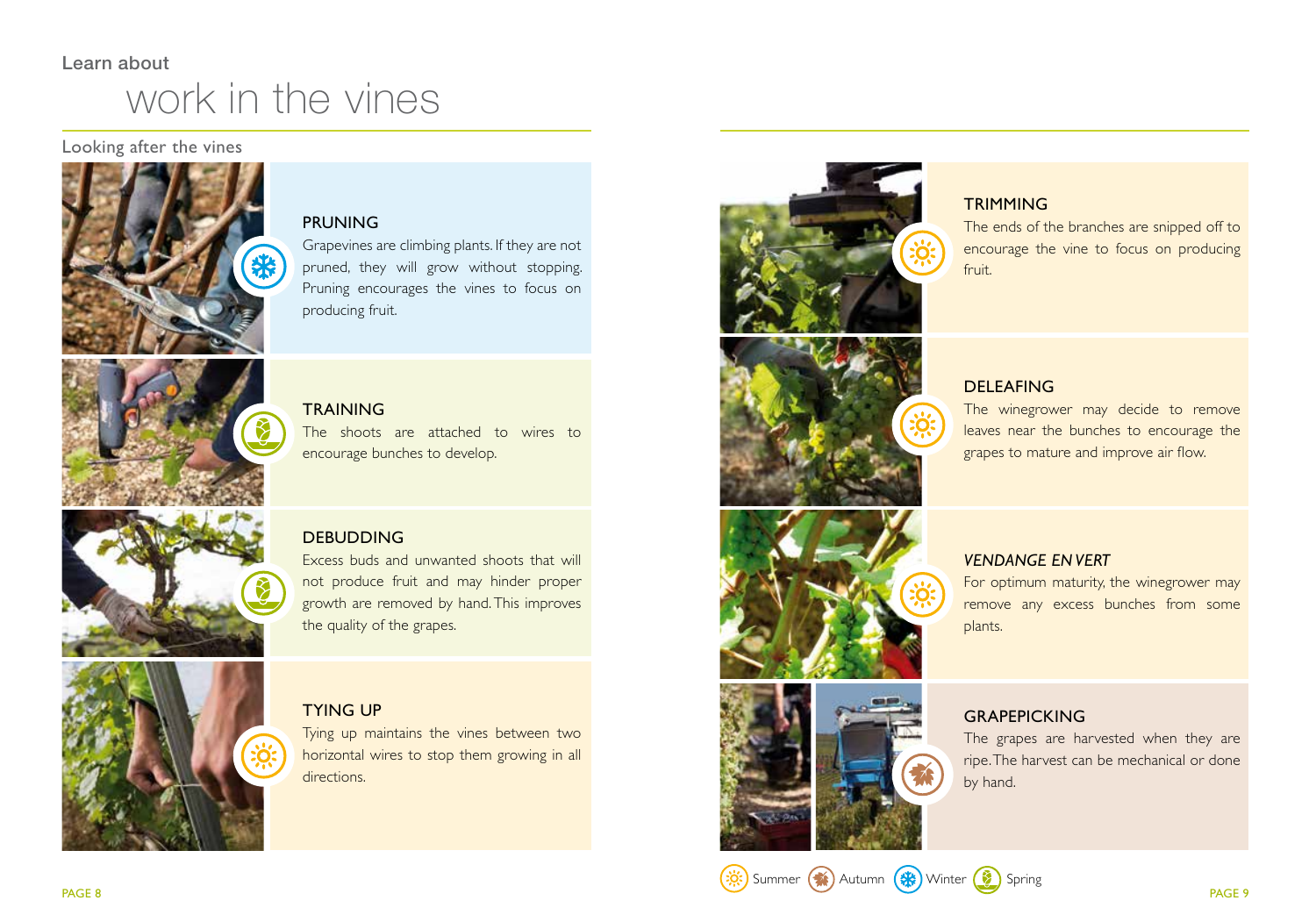### Working the soil



### WORKING AND FEEDING THE SOIL

In order to rebalance the soil which has nourished the vines throughout the growth cycle, the winegrower must add any mineral elements that are lacking. It also needs to be worked to encourage aeration.

### SCRAPING

The surface soil is scraped to remove weeds, aerate the soil, and encourage nutrients to permeate.

### Plant protection



### MOWING AND WEEDING

Grass cover is a very common practice, and where grass is left to grow between the rows, it must be mowed regularly. Others may choose to remove the grass by hand or using chemicals.

### VINE TREATMENTS

To protect the vines, different treatments are applied, depending on the threat of disease and the weather conditions.

## Learn about Plant control

### Why do we spray vines?

Grapevines are living organisms and are at risk of attack from fungal diseases and viruses, and pests such as insects that feed on them. These attacks affect the yield and quality of the grapes and can even cause a vine to die. Without treating these threats, there is no harvest, whatever the cultivation practices, be they conventional, organic, or biodynamic, or anything else. Because of its climate, Bourgogne is highly susceptible to disease, so treating the vines is essential. Not in order to boost yields, but to ensure there are any grapes to harvest.

### When?

From April to July, various effective treatments are carried out to fight disease. These vary according to the cultivation approach used. They are applied using a spray.

### What is a plant control?

Plant or pest control treatments are preparations containing one or more active substances to protect the plants against harmful organisms.

### A common misconception:



Winegrowers treat their vines when there is a risk that disease may strike, and they only spray when the weather allows.

How many treatments each year? The number of treatments varies from one year to the next, depending on the weather conditions which have an influence on the threat of disease. The amount of time dedicated to treating the vines is just 2% of all the time spent

in the vines.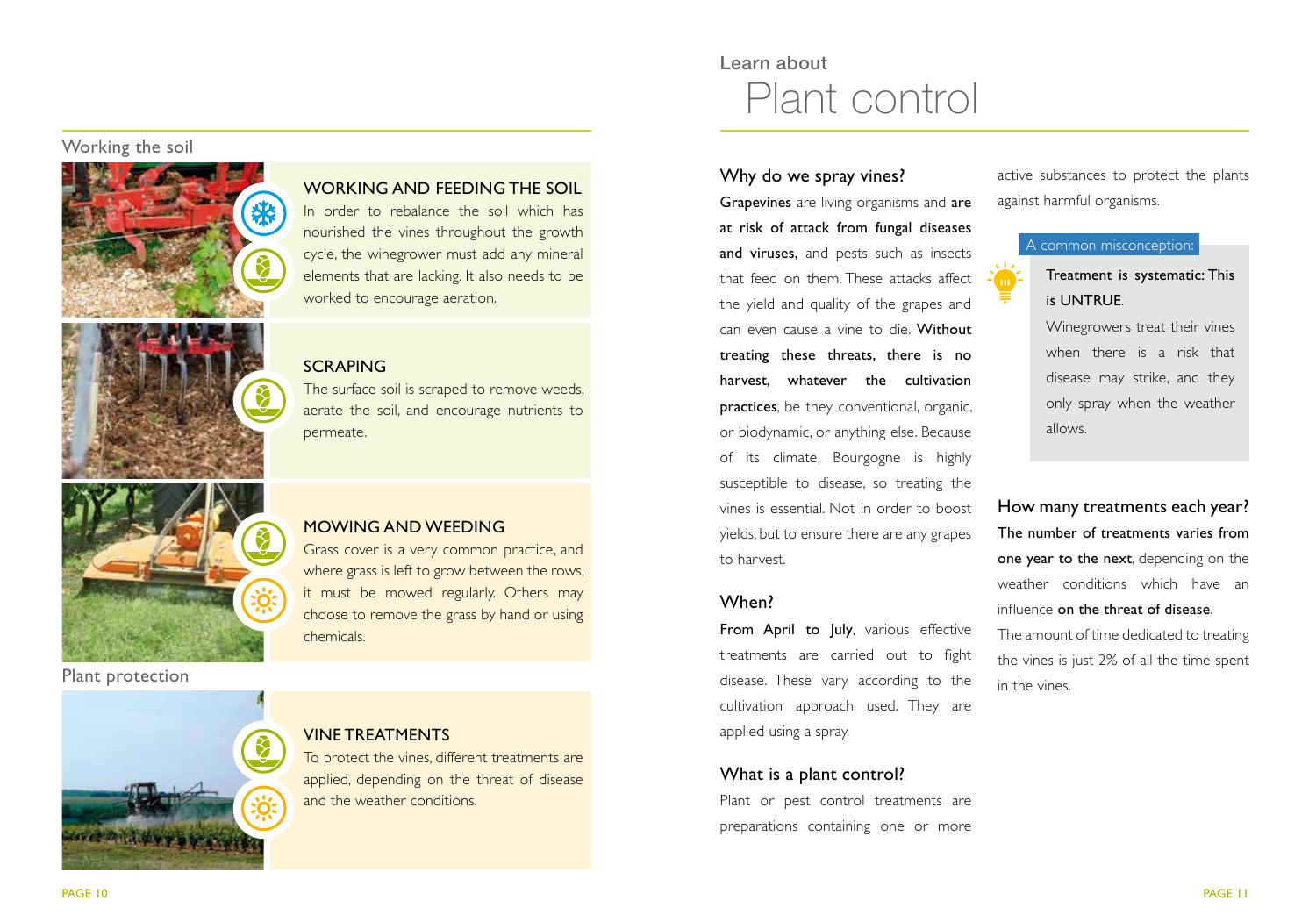### Which diseases?

The two main diseases are powdery mildew (*Oïdium*) and downy mildew. They are fungal diseases that attack the leaves and bunches. They can lead to significant loss of harvest and can seriously damage the quality of the future wine. They weaken the vine trunk, which becomes more vulnerable.



Mildew



Two other diseases are also frequently observed in Bourgogne: Gray rot and black rot. They also harm the quality and quantity of grapes.

The vines are also exposed to many pests and other diseases that threaten the very survival of the vineyard, and for which there are no cures other than eventually pulling up the plants. Powdery-mildew (Oïdium)

### Gray rot





## THE BOURGOGNE CHARTER

# "*Terroir* and Territory: A Commitment for the Future"



Aware of the risks associated with vine treatments and keen to respond to society's demand to reduce the use of chemical sprays, the winegrowers in Bourgogne are committed through this charter to improve their pest- and disease-control practices and live in harmony with local communities.

### The aims of the charter:

- •To clarify the work of winegrowers and ensure communities live together in harmony
- •To ensure winegrowers are aware of best practices for using disease control products

This document is available from the Bourgogne Wine Board (BIVB) and the *Confédération des Appellations et des Vignerons de Bourgogne* (CAVB).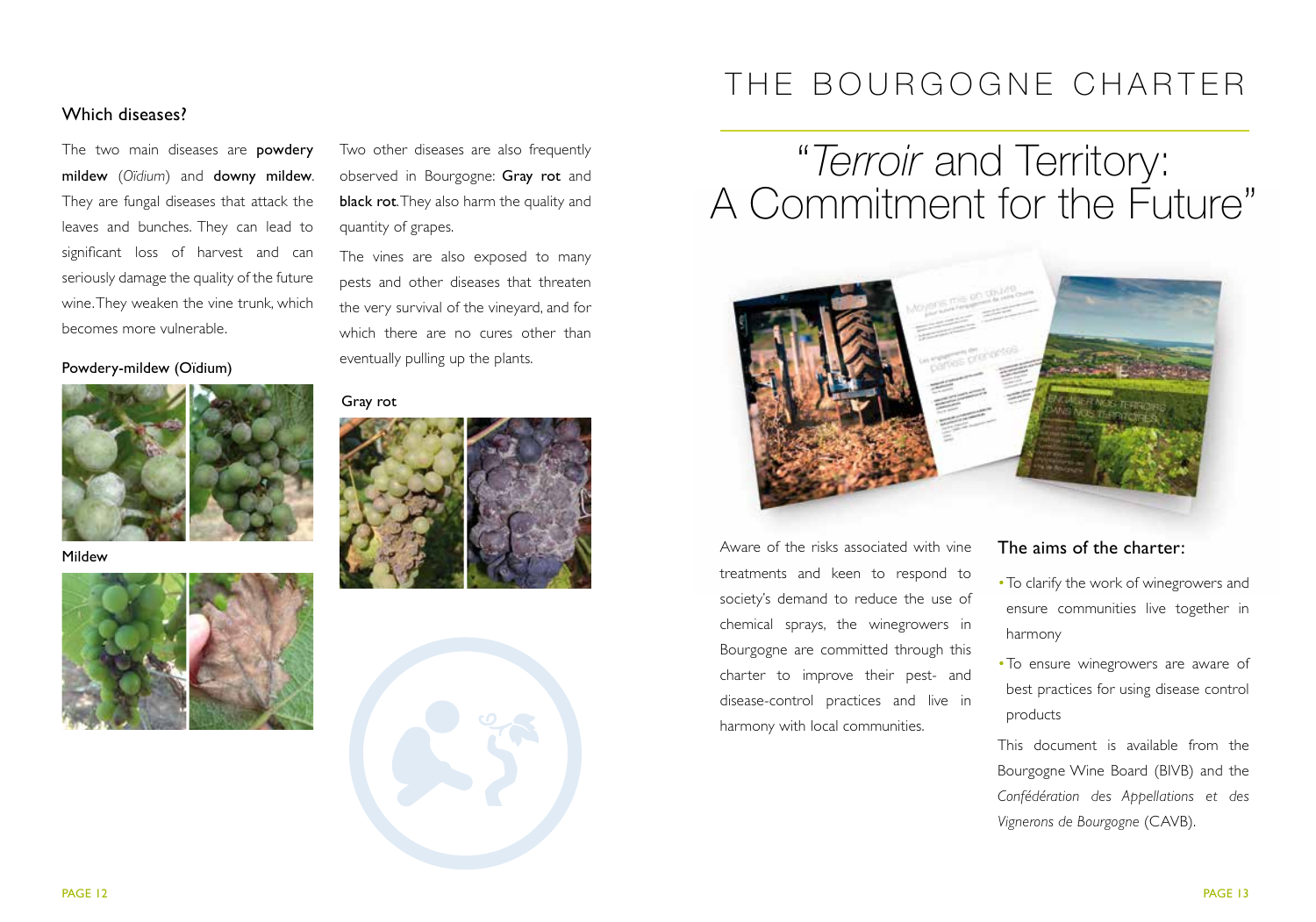# Communicating with each other

What should you do if you're bothered by someone spraying treatments on a plot of vines close to where you stay?



If you are there when it's happening, flag down the person at work on the plot, whilst remaining at a safe distance. Different things might happen:

- Don't be offended if they don't respond, they might not hear or see you if they are absorbed in their task, can't hear over the noise of machinery, or can't see you from the tractor cab.

- If they are a employee, they might not be able to answer your questions. If this is the case, ask for the phone number of the person managing the plot so you can call them and find a solution together.

- If they are the manager of the plot, then try to engage them in conversation or make a plan to talk at a specific time.





### If you're not there when it's happening, but you think there's a problem:

- If you don't know who is responsible for the plot, then talk to the mayor who will be able to tell you.
- Or, if you know which appellation the plot belongs to, then you can contact the relative appellation management organization. A list is available from the *Confédération des Appellations et des*

*Vignerons de Bourgogne* (CAVB): www.cavb.fr.

- If you can't find the information, you can call the CAVB on +33 (0)3 80 25 00 25.

### If you can't open a dialog with the winegrower:

- Contact your mayor, the BIVB, or the CAVB, who will act as mediator.

Whatever the situation, listening and respect are key to creating a dialog and finding constructive solutions to suit all parties.